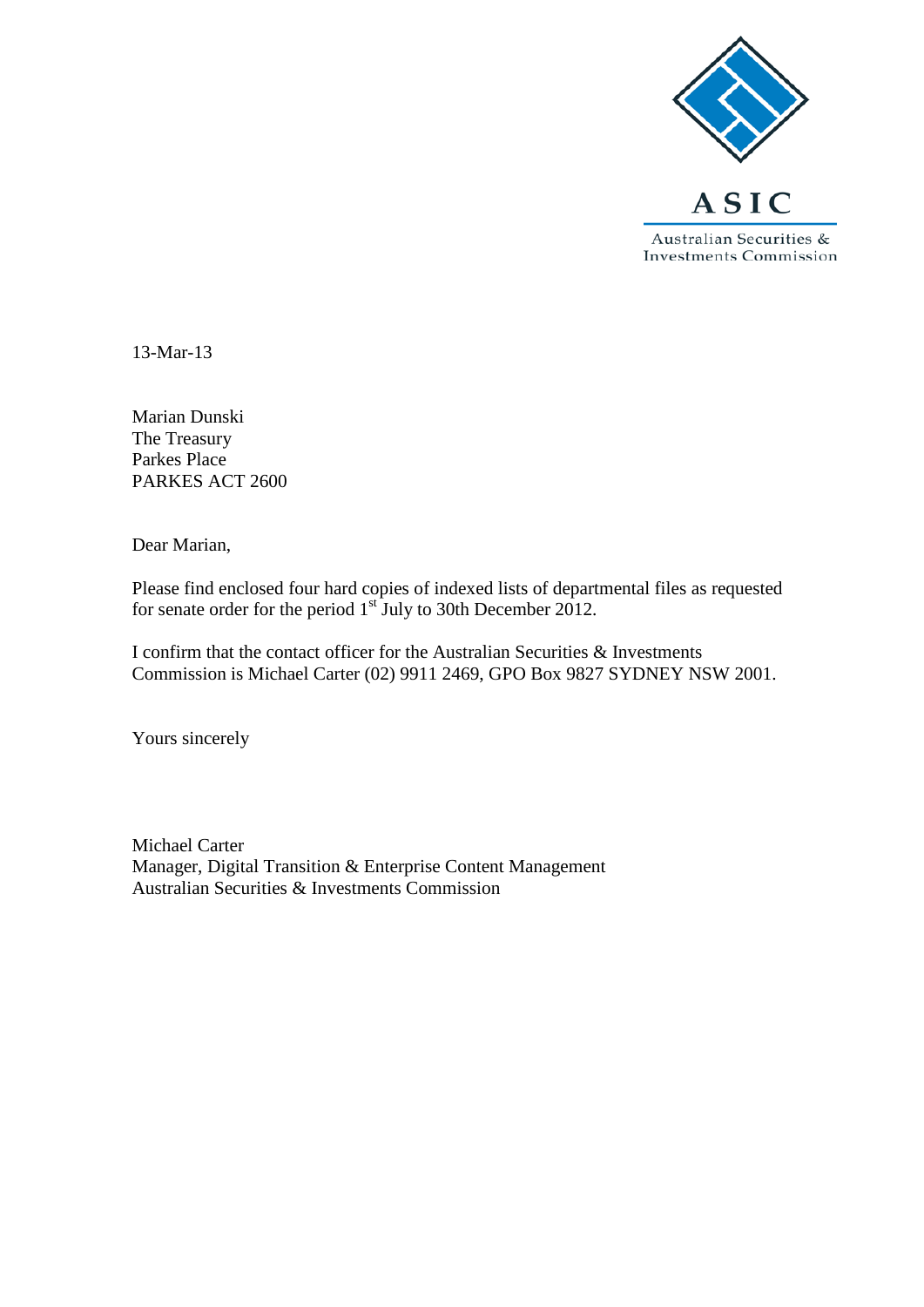

Australian Securities & **Investments Commission** 

## **SENATE LIST ORDER NO 10**

## **AUSTRALIAN SECURITIES AND INVESTMENTS COMMISSION**

*Indexed File Lists Created between 1st July and 30th December 2012*

| Dates:                          | 1st July and 30th December 2012      |  |
|---------------------------------|--------------------------------------|--|
| <b>Contact:</b>                 | <b>Michael Carter</b> (02) 9911-2469 |  |
|                                 | Michael.Carter@asic.gov.au           |  |
| Website Details: Use link below | http:/www.asic.gov.au                |  |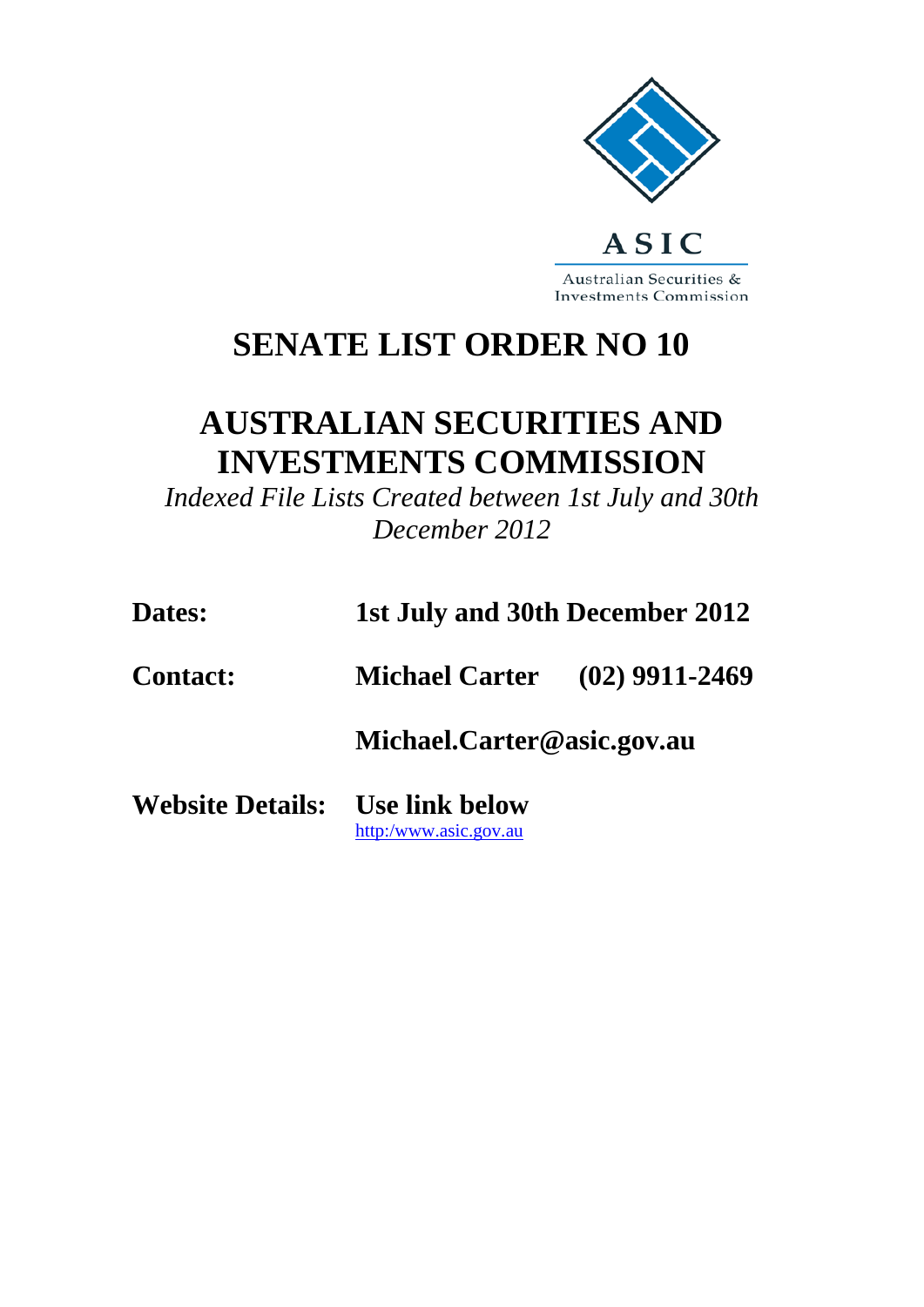|                 | ADVICE GENERAL - ###### ###### ###### - CORPORATIONS - NOVEMBER 2012                                                                    |
|-----------------|-----------------------------------------------------------------------------------------------------------------------------------------|
| PMR 2012/027026 | TO                                                                                                                                      |
| PMR 2012/028015 | ADVICE TO ACCOUNTING ISSUES IN RELATION TO RG 166                                                                                       |
| PMR 2012/028010 | ADVICE TO FMI IN RELATION TO APX                                                                                                        |
| PMR 2012/024671 | ###### - 2012 SECTION 794C AND SECTION 823C ANNUAL ASSESSMENT<br>###### - APPLICATION FOR MIR CLASS WAIVER TO ALLOW AUCTION             |
| PMR 2012/028415 | <b>IMBALANCE ORDERS</b>                                                                                                                 |
| PMR 2012/027509 | ###### - APPLICATION FOR MIR WAIVER                                                                                                     |
| PMR 2012/030308 | ###### - APPLICATION FOR MIR WAIVER FROM THE MARKET INTEGRITY RULES                                                                     |
| PMR 2012/026797 | ###### - S1020F(1)(A) - EX A PERSON OR CLASS FROM PART 7.9                                                                              |
| PMR 2012/029402 | ###### - NOTIFICATION UNDER 792B(5)(A) - MKT LICENSEE PART 4<br>###### - RULE AMENDMENT ASX LISTING RULES - RESERVES AND RESOURCES      |
| PMR 2012/026426 | <b>REPORTING</b><br>###### ###### ASX24 OPERATING RULES - RESOURCES & FINANCIAL SECTOR                                                  |
| PMR 2012/026672 | <b>FUTURES</b>                                                                                                                          |
|                 | CHAPTER 8 - NEW ZEALAND AND AUSTRALIA MATTERS - MUTUAL                                                                                  |
| PMR 2012/028278 | RECOGNITION OF SECURITIES OFFER - ISSUE NO. 1                                                                                           |
| PMR 2012/025812 | ###### ###### ###### AUSTRALIAN MARKET LICENCE APPLICATION PART 4                                                                       |
| PMR 2012/025813 | ###### ###### ###### AUSTRALIAN MARKET LICENCE APPLICATION PART 5                                                                       |
| PMR 2012/025814 | ###### ###### ###### AUSTRALIAN MARKET LICENCE APPLICATION PART 6                                                                       |
| PMR 2012/025816 | ###### ###### ###### AUSTRALIAN MARKET LICENCE APPLICATION PART 7                                                                       |
| PMR 2012/025817 | ###### ###### ###### AUSTRALIAN MARKET LICENCE APPLICATION PART 8                                                                       |
| PMR 2012/025818 | ###### ###### ###### AUSTRALIAN MARKET LICENCE APPLICATION PART 9<br>###### ###### ###### POTENTIAL APPLICANT FOR AN AUSTRALIAN MARKETS |
| PMR 2012/025595 | <b>LICENCE</b><br>###### ###### ###### POTENTIAL APPLICANT FOR AN AUSTRALIAN MARKETS                                                    |
| PMR 2012/025597 | <b>LICENCE</b>                                                                                                                          |
| PMR 2012/026836 | CP182 - FOFA BEST INTERESTS DUTY AND RELATED OBLIGATIONS SUBMISSIONS                                                                    |
| PMR 2012/027557 | CP189 - CONFLICTED REMUNERATION - SUBMISSIONS                                                                                           |
| PMR 2012/024126 | DELEGATION OF FUNCTIONS TO ASIC BY ACCC                                                                                                 |
| PMR 2012/024127 | DELEGATION OF FUNCTIONS UNDER THE COMPETITION AND CONSUMER ACT<br>2010 AND AUSTRALIAN CONSUMER LAW TO ASIC BY ACCC                      |
|                 | DEPARTMENT OF TRANSPORT AND MAIN ROADS (158580593) - ADVICE - AAA -                                                                     |
| PMR 2012/028641 | <b>EXTERNAL -</b>                                                                                                                       |
| PMR 2012/030484 | FREEDOM OF INFORMATION REQUEST                                                                                                          |
| PMR 2012/026687 | HEDGE FUND SYSTEMIC RISK SURVEY 2012                                                                                                    |
| PMR 2012/027139 | IOSCO - SC2 SFP CONSULTATION FILE 2                                                                                                     |
| PMR 2012/027138 | IOSCO - SC2 SFP OTC MARKETS (FROM SURVEY TO ISSUE OF CP) FILE 1                                                                         |
| PMR 2012/027146 | IOSCO - SFP/BOND POST TRADE TRANSPARENCY PILOT SCHEME (WEEKLY DATA)                                                                     |
| PMR 2012/027147 | IOSCO - SFP/BOND POST TRADE TRANSPARENCY PILOT SCHEME PART 2<br>IOSCO SC2 POST-TRADE TRANSPARENCY SFP - RESPONSES FROM INDUSTRY &       |
| PMR 2012/027142 | <b>REGULATORS</b><br>MARKET INTEGRITY RULES: CROSSINGS DURING TAKEOVERS & ON-MARKET                                                     |
| PMR 2012/030092 | <b>BUY-BACKS</b>                                                                                                                        |
| PMR 2012/029438 | MIR MANAGEMENT STRUCTURE                                                                                                                |
| PMR 2012/030123 | POLICY INITIATIVE                                                                                                                       |
| PMR 2012/028854 | <b>SMSF TASKFORCE</b>                                                                                                                   |
| PMR 2012/023715 | <b>SMSF TASKFORCE PROJECT</b>                                                                                                           |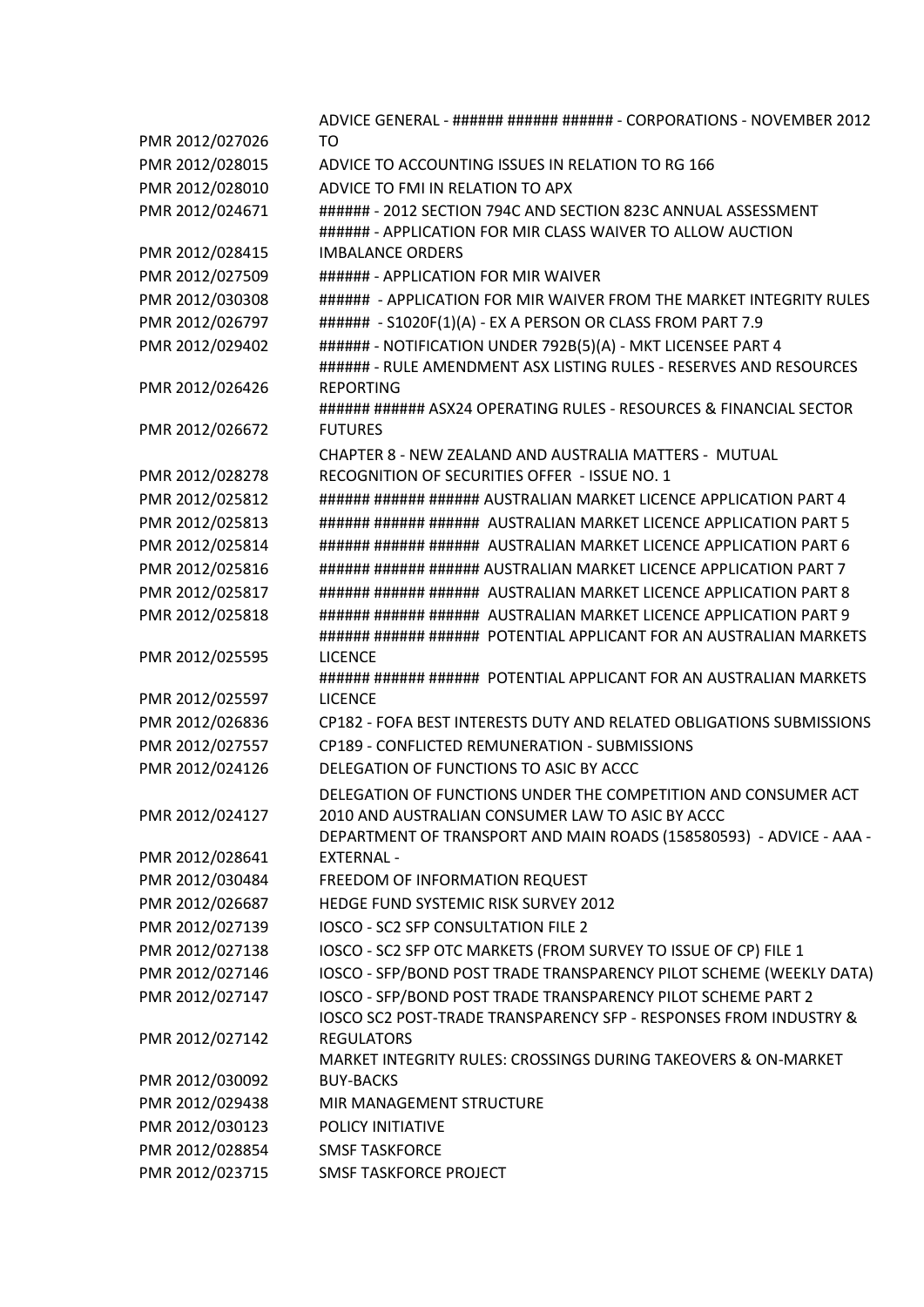|                 | SUBMISSIONS TO CP171 -RESEARCH HOUSES. INVESTMENT BANKS RESEARCH   |
|-----------------|--------------------------------------------------------------------|
| PMR 2012/023889 | AND INDUSTRY ASSOCIATION - GENERAL PROJECT FINANCIAL SERVICES      |
|                 | APPLICATIONS FOR EARLY DESTRUCTION OF BOOKS AND RECORDS FORM 574   |
| FSR 2012/017765 | AND 5026                                                           |
| FSR 2012/022612 | BRISBANE SCN DELETED DOCUMENTS 2011 TO 2013                        |
| FSR 2012/022613 | BRISBANE SCN DELETED DOCUMENTS 2011 TO 2013 PART 2                 |
| FSR 2012/022947 | LICENSING - FREEDOM OF INFORMATION REQUESTS                        |
| FSR 2012/023151 | LICENSING - FREEDOM OF INFORMATION REQUESTS                        |
|                 | LICENSING REGISTER INTEGRITY PROJECT - COMPANIES WITH STATUS DRGD, |
| FSR 2012/025416 | <b>EXAD OR SOFF</b>                                                |
|                 | LICENSING REGISTER INTEGRITY PROJECT - COMPANIES WITH STATUS DRGD, |
| FSR 2012/026310 | <b>EXAD OR SOFF PART 2</b>                                         |
| FSR 2012/017906 | LIQUIDATOR REGISTRATION - RS&L LEGAL ISSUES                        |
| FSR 2012/015828 | MONEY MARKETS FUNDS PROJECT - QLD                                  |
| FSR 2012/027762 | <b>OUTPUT REPORTING: PDS IN USE NOTICES</b>                        |
|                 |                                                                    |

| SA Births Deaths and Marriages                 | <b>Access Agreements</b>        | 2012 - 003127 |
|------------------------------------------------|---------------------------------|---------------|
| Insolvency & Trustee Service Australia         | <b>Access Agreements</b>        | 2012 - 004847 |
| <b>ASP Master Records</b>                      | <b>Account Surveillances</b>    | 2012 - 006075 |
| MDP - Delegations Advice                       | Advice - Other                  | 2012 - 005464 |
| QLD - ###### & ######                          | <b>ASIC Act Releases - s127</b> | 2012 - 004392 |
| Clean Energy Regulator - s127 releases         | <b>ASIC Act Releases - s127</b> | 2012 - 005761 |
| Audit Reports 2012 - 2013                      | Audit                           | 2012 - 003290 |
| Overpayments                                   | Audit                           | 2012 - 004338 |
| 2012 - 2013 ###### ######                      | <b>Audit Inspections</b>        | 2012 - 004436 |
| ###### - ###### ####### & ######## Company Pty |                                 |               |
| Ltd                                            | <b>Audit Relief</b>             | 2012 - 003578 |
| ###### Exploration Limited                     | <b>Audit Relief</b>             | 2012 - 003579 |
| ###### ###### & ###### Pty Ltd                 | <b>Audit Relief</b>             | 2012 - 003580 |
| ###### ####### Qld Pty Ltd                     | <b>Audit Relief</b>             | 2012 - 004072 |
| Background                                     | <b>CAMAC FEE REVIEW</b>         | 2012 - 004784 |
| <b>Treasury Portfolio CIO meetings</b>         | CIO folder                      | 2012 - 005383 |
|                                                | Code Reviews &                  |               |
| General Insurance Code of Practice 2012        | Approvals                       | 2012 - 003255 |
|                                                | Code Reviews &                  |               |
| FOFA code applications                         | Approvals                       | 2012 - 005680 |
|                                                | Code Reviews &                  |               |
| FOFA CP 191 submissions                        | Approvals                       | 2012 - 006001 |
|                                                | <b>Community Engagement</b>     |               |
| Link Web Services                              | (news & publicity)              | 2012 - 003773 |
|                                                | <b>Community Engagement</b>     |               |
| ###### Public Relations                        | (news & publicity)              | 2012 - 003774 |
|                                                | <b>Community Engagement</b>     |               |
| ###### Research                                | (news & publicity)              | 2012 - 003775 |
|                                                | <b>Community Engagement</b>     |               |
| ###### Pty Ltd                                 | (news & publicity)              | 2012 - 003776 |
|                                                |                                 |               |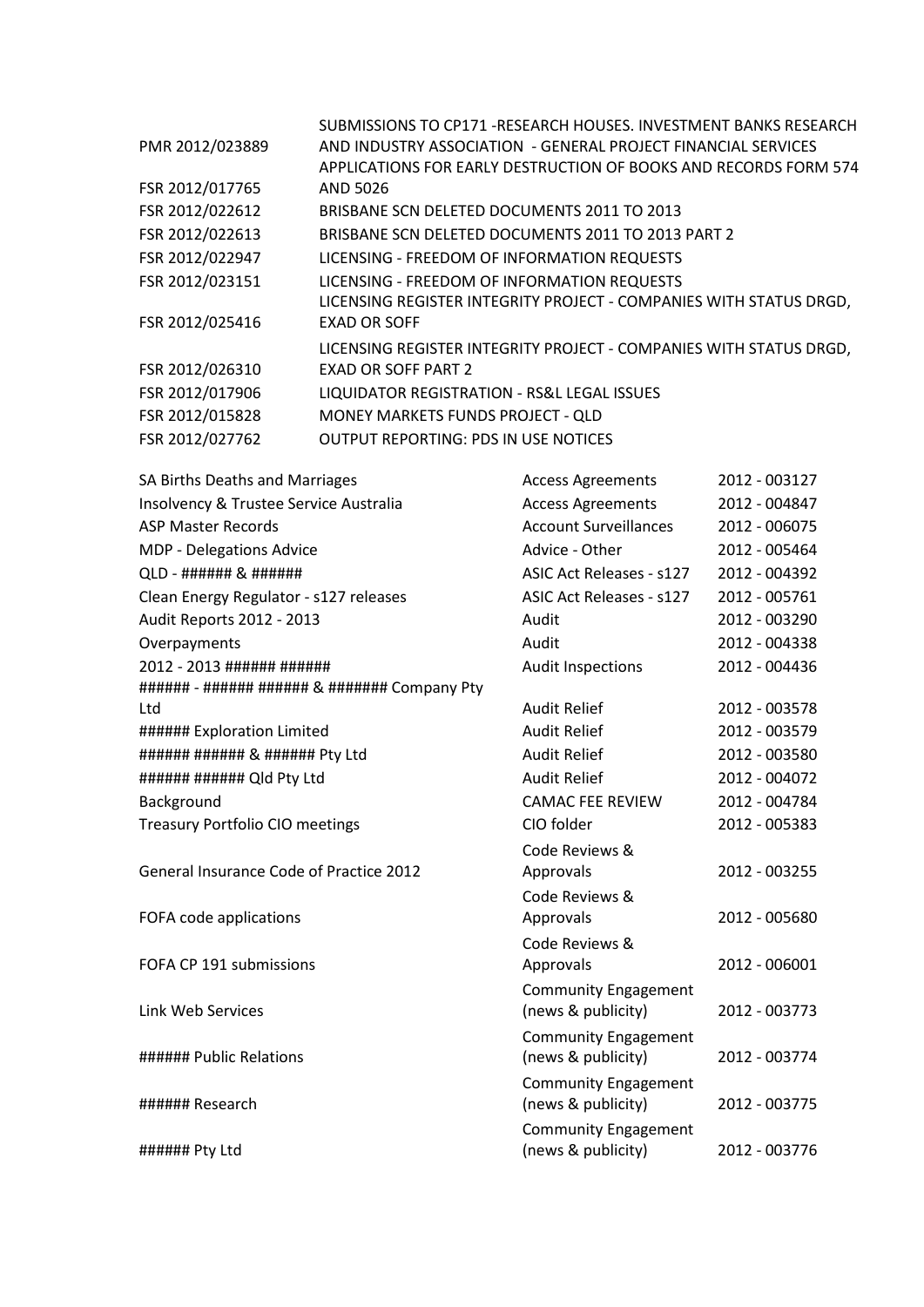| ######                               | <b>Community Engagement</b><br>(news & publicity) | 2012 - 003777 |
|--------------------------------------|---------------------------------------------------|---------------|
| ###### Pty Ltd                       | <b>Community Engagement</b><br>(news & publicity) | 2012 - 003778 |
| ###### Australia                     | <b>Community Engagement</b><br>(news & publicity) | 2012 - 003779 |
| <b>Primary Communications</b>        | <b>Community Engagement</b><br>(news & publicity) | 2012 - 003780 |
| <b>Professional Public Relations</b> | <b>Community Engagement</b><br>(news & publicity) | 2012 - 003781 |
| Proof etc                            | <b>Community Engagement</b><br>(news & publicity) | 2012 - 003782 |
| 2B Advertising & Design              | <b>Community Engagement</b><br>(news & publicity) | 2012 - 003783 |
| ######                               | <b>Community Engagement</b><br>(news & publicity) | 2012 - 003784 |
| ######                               | <b>Community Engagement</b><br>(news & publicity) | 2012 - 003785 |
| ######                               | <b>Community Engagement</b><br>(news & publicity) | 2012 - 003786 |
| ###### Pty Ltd                       | <b>Community Engagement</b><br>(news & publicity) | 2012 - 003787 |
| ###### Productions                   | <b>Community Engagement</b><br>(news & publicity) | 2012 - 003788 |
| ###### Australia                     | <b>Community Engagement</b><br>(news & publicity) | 2012 - 003789 |
| ######                               | <b>Community Engagement</b><br>(news & publicity) | 2012 - 003790 |
| ######                               | <b>Community Engagement</b><br>(news & publicity) | 2012 - 003791 |
| ###### Consulting                    | <b>Community Engagement</b><br>(news & publicity) | 2012 - 003792 |
| ######                               | <b>Community Engagement</b><br>(news & publicity) | 2012 - 003793 |
| ######Communications                 | <b>Community Engagement</b><br>(news & publicity) | 2012 - 003794 |
| ###### Designs                       | <b>Community Engagement</b><br>(news & publicity) | 2012 - 003795 |
| ######                               | <b>Community Engagement</b><br>(news & publicity) | 2012 - 003796 |
| ###### ######                        | <b>Community Engagement</b><br>(news & publicity) | 2012 - 003797 |
|                                      | <b>Community Engagement</b><br>(news & publicity) | 2012 - 003798 |
| ###### ######                        | <b>Community Engagement</b><br>(news & publicity) | 2012 - 003799 |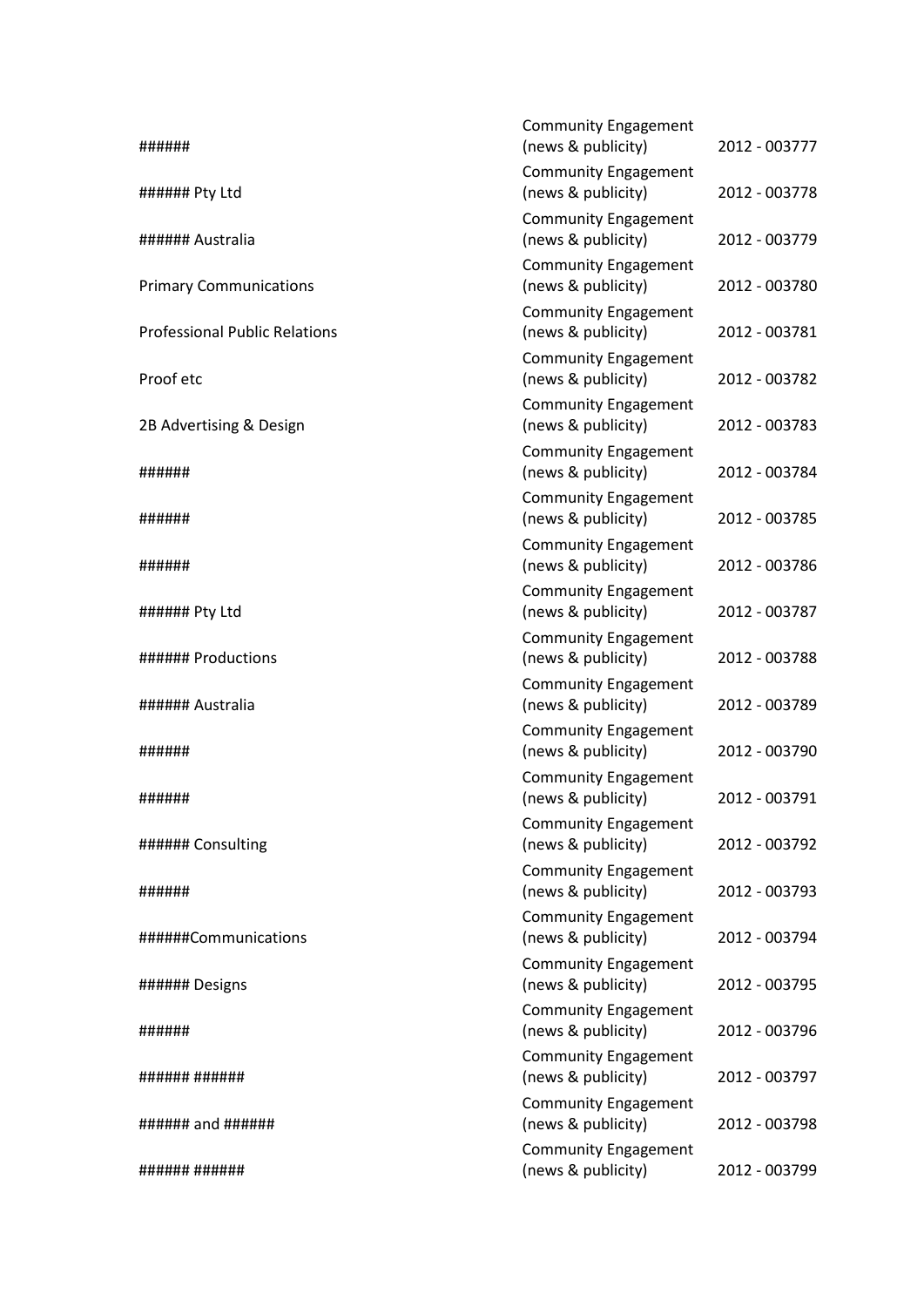| ###### ###### Pty Ltd       | <b>Community Engagement</b><br>(news & publicity) | 2012 - 003800 |
|-----------------------------|---------------------------------------------------|---------------|
| ###### ####### & Associates | <b>Community Engagement</b><br>(news & publicity) | 2012 - 003801 |
| ######                      | <b>Community Engagement</b><br>(news & publicity) | 2012 - 003802 |
| ###### ####### Solutions    | <b>Community Engagement</b><br>(news & publicity) | 2012 - 003803 |
| ######Enterprises Pty Ltd   | <b>Community Engagement</b><br>(news & publicity) | 2012 - 003804 |
| ###### ######               | <b>Community Engagement</b><br>(news & publicity) | 2012 - 003805 |
| ###### ######               | <b>Community Engagement</b><br>(news & publicity) | 2012 - 003806 |
| ###### ######               | <b>Community Engagement</b><br>(news & publicity) | 2012 - 003807 |
| ######Group                 | <b>Community Engagement</b><br>(news & publicity) | 2012 - 003808 |
| ###### ######               | <b>Community Engagement</b><br>(news & publicity) | 2012 - 003809 |
| ###### ######               | <b>Community Engagement</b><br>(news & publicity) | 2012 - 003810 |
| ######                      | <b>Community Engagement</b><br>(news & publicity) | 2012 - 003811 |
| ###### ###### Pty Ltd       | <b>Community Engagement</b><br>(news & publicity) | 2012 - 003812 |
| ############                | <b>Community Engagement</b><br>(news & publicity) | 2012 - 003813 |
| ###### ###### ###### ###### | <b>Community Engagement</b><br>(news & publicity) | 2012 - 003814 |
| ######                      | <b>Community Engagement</b><br>(news & publicity) | 2012 - 003815 |
| ###### ######               | <b>Community Engagement</b><br>(news & publicity) | 2012 - 003816 |
| ######                      | <b>Community Engagement</b><br>(news & publicity) | 2012 - 003817 |
| ######                      | <b>Community Engagement</b><br>(news & publicity) | 2012 - 003818 |
| ####### #######             | <b>Community Engagement</b><br>(news & publicity) | 2012 - 003819 |
| ###### ###### ######        | <b>Community Engagement</b><br>(news & publicity) | 2012 - 003820 |
| ###### ###### ######        | <b>Community Engagement</b><br>(news & publicity) | 2012 - 003821 |
| ####### ###### #######      | <b>Community Engagement</b><br>(news & publicity) | 2012 - 003822 |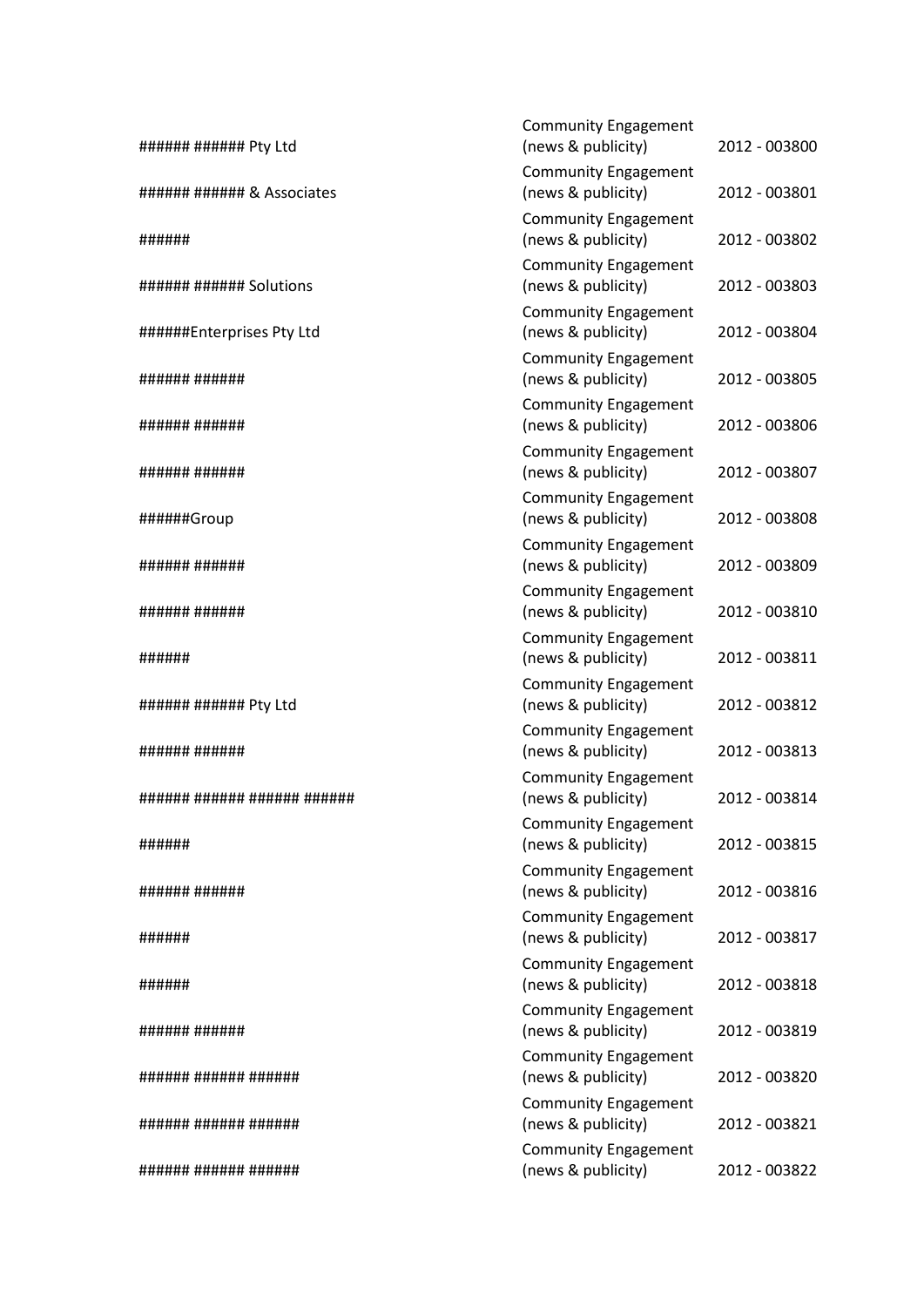| ###### Pty Ltd            | <b>Community Engagement</b><br>(news & publicity) | 2012 - 003823 |
|---------------------------|---------------------------------------------------|---------------|
|                           | <b>Community Engagement</b>                       |               |
| ######                    | (news & publicity)                                | 2012 - 003824 |
| ###### ###### ######      | <b>Community Engagement</b><br>(news & publicity) | 2012 - 003825 |
| ###### ###### ######      | <b>Community Engagement</b><br>(news & publicity) | 2012 - 003826 |
| ###### ###### ######      | <b>Community Engagement</b><br>(news & publicity) | 2012 - 003827 |
| ############              | <b>Community Engagement</b><br>(news & publicity) | 2012 - 003828 |
| ############              | <b>Community Engagement</b><br>(news & publicity) | 2012 - 003829 |
| ############              | <b>Community Engagement</b><br>(news & publicity) | 2012 - 003830 |
| ###### ######             | <b>Community Engagement</b><br>(news & publicity) | 2012 - 003831 |
| ###### ###### ######      | <b>Community Engagement</b><br>(news & publicity) | 2012 - 003832 |
| ######                    | <b>Community Engagement</b><br>(news & publicity) | 2012 - 003833 |
| ###### ###### ######      | <b>Community Engagement</b><br>(news & publicity) | 2012 - 003834 |
| ####### #######           | <b>Community Engagement</b><br>(news & publicity) | 2012 - 003835 |
| ####### #######           | <b>Community Engagement</b><br>(news & publicity) | 2012 - 003836 |
| ####### #######           | <b>Community Engagement</b><br>(news & publicity) | 2012 - 003837 |
| ####### #######           | <b>Community Engagement</b><br>(news & publicity) | 2012 - 003838 |
| ####### #######           | <b>Community Engagement</b><br>(news & publicity) | 2012 - 003854 |
| ####### #######           | <b>Community Engagement</b><br>(news & publicity) | 2012 - 003855 |
| ####### #######           | <b>Community Engagement</b><br>(news & publicity) | 2012 - 003856 |
| ###### ####### Co Pty Ltd | <b>Community Engagement</b><br>(news & publicity) | 2012 - 003857 |
| ###### ###### ######      | <b>Community Engagement</b><br>(news & publicity) | 2012 - 003858 |
| ######                    | <b>Community Engagement</b><br>(news & publicity) | 2012 - 003859 |
| ###### ###### ######      | <b>Community Engagement</b><br>(news & publicity) | 2012 - 003860 |
|                           |                                                   |               |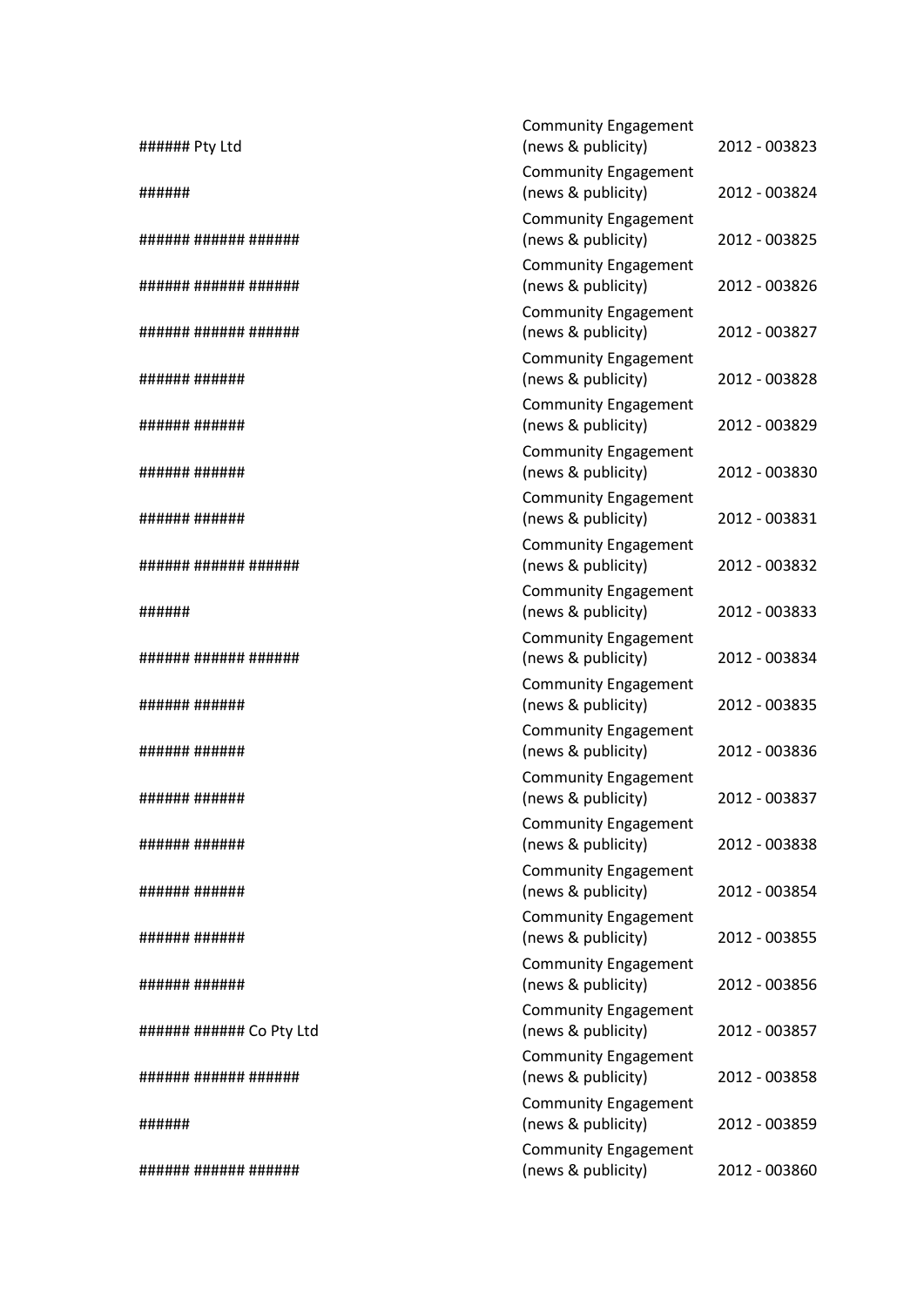| ###### ###### ######                                             | <b>Community Engagement</b><br>(news & publicity)        | 2012 - 003861                  |
|------------------------------------------------------------------|----------------------------------------------------------|--------------------------------|
|                                                                  | <b>Community Engagement</b>                              |                                |
| ######                                                           | (news & publicity)                                       | 2012 - 003862                  |
| ###### ###### ###### ###### ######                               | <b>Community Engagement</b><br>(news & publicity)        | 2012 - 003863                  |
| ###### ###### ######                                             | <b>Community Engagement</b><br>(news & publicity)        | 2012 - 003864                  |
| ###### ###### ######                                             | <b>Community Engagement</b><br>(news & publicity)        | 2012 - 003865                  |
| ###### & ######                                                  | <b>Community Engagement</b><br>(news & publicity)        | 2012 - 003866                  |
| ####### ###### ####### ###### #######                            | <b>Community Engagement</b><br>(news & publicity)        | 2012 - 003867                  |
| ####### #######                                                  | <b>Community Engagement</b><br>(news & publicity)        | 2012 - 003868                  |
| ###### ###### ###### ######                                      | <b>Community Engagement</b><br>(news & publicity)        | 2012 - 003869                  |
| ###### ######                                                    | <b>Community Engagement</b><br>(news & publicity)        | 2012 - 003870                  |
| ###### ######                                                    | <b>Community Engagement</b><br>(news & publicity)        | 2012 - 003871                  |
|                                                                  | <b>Community Engagement</b>                              |                                |
| ###### ######                                                    | (news & publicity)                                       | 2012 - 003872                  |
| Australian Market Structure: 4. Draft Rules and                  |                                                          |                                |
| <b>Guidance on Automated Trading</b><br>XXX Spare File           | <b>Consultation Papers</b><br><b>Consultation Papers</b> | 2012 - 003191<br>2012 - 003509 |
| <b>Greyhound Racing and Breeding Syndicates</b>                  | <b>Consultation Papers</b>                               | 2012 - 004078                  |
| Small Business Lending Complaints - Update to RG                 |                                                          |                                |
| 139                                                              | <b>Consultation Papers</b>                               | 2012 - 004277                  |
| Clearing and Settlement Facilities - Update to RG                |                                                          |                                |
| 211                                                              | <b>Consultation Papers</b>                               | 2012 - 004295                  |
| Managed Investments - Update to RG 133                           | <b>Consultation Papers</b>                               | 2012 - 004791                  |
| FOFA - Approval of Codes of Conduct                              | <b>Consultation Papers</b>                               | 2012 - 004862                  |
| Market Integrity Rules - ASX 24 and FEX - Foreign                |                                                          |                                |
| Participts and Related Requirements                              | <b>Consultation Papers</b>                               | 2012 - 004977                  |
| <b>SMSF Auditor Registrations</b>                                | <b>Consultation Papers</b>                               | 2012 - 005477                  |
| Periodic Statements for Quoted and Listed Managed                |                                                          |                                |
| Investment Products and Relief for AQUA products                 | <b>Consultation Papers</b>                               | 2012 - 005663                  |
| <b>Managed Discretionary Accounts</b>                            | <b>Consultation Papers</b>                               | 2012 - 005676                  |
| Holding Managed Investment Scheme Property -<br>Update to RG 133 | <b>Consultation Papers</b>                               | 2012 - 006033                  |
| Training of Financial Advisers - Amendments to RG                |                                                          |                                |
| 146 December 2012                                                | <b>Consultation Papers</b>                               | 2012 - 006038                  |
| Market Integrity Obligations for Securities Dealers              | <b>Consultation Papers</b>                               | 2012 - 006236                  |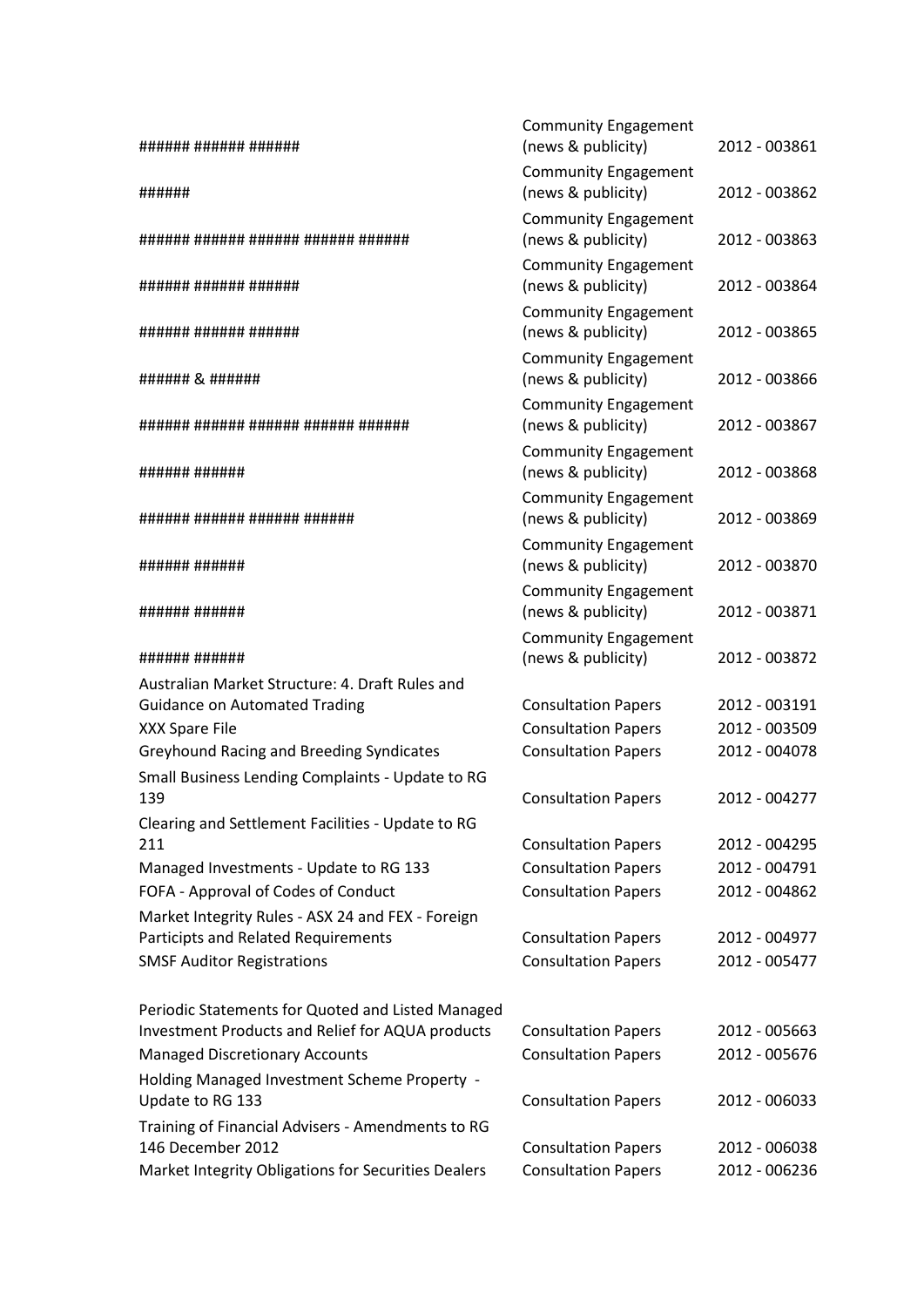| <b>Consumer Policy Register</b>                       | <b>Consumers &amp; Investors</b>                            | 2012 - 004304 |
|-------------------------------------------------------|-------------------------------------------------------------|---------------|
| Electronic Disclosure - Policy and Class Order Review | Corporate Finance<br>Corporations &<br>Corporate Governance | 2012 - 005121 |
| <b>Risk Register</b>                                  | Enforcement                                                 | 2012 - 005085 |
| <b>COSL Consumer Forum</b>                            | Credit Ombudsman<br>Service Ltd (COSL)                      | 2012 - 005410 |
| <b>COSL Reports - Special Credit 2011</b>             | Credit Ombudsman<br>Service Ltd (COSL)                      | 2013 - 000011 |
| <b>COSL Reports - Annual</b>                          | Credit Ombudsman<br>Service Ltd (COSL)                      | 2013 - 000012 |
| <b>Criminal Law Community of Practice</b>             | <b>Criminal Practice</b>                                    | 2012 - 003722 |
| <b>CDPP Search Warrant Manual</b>                     | <b>Criminal Practice</b>                                    | 2012 - 003987 |
| Preparation - Non SES September 2012                  | Declaration Cycle 2012<br>September                         | 2012 - 004143 |
|                                                       | Declaration Cycle 2012                                      |               |
| Preparation - Senior Executives September 2012        | September                                                   | 2012 - 004144 |
|                                                       | Declaration Cycle 2012                                      |               |
| <b>Declarations Status</b>                            | September                                                   | 2012 - 005027 |
| August 2012 Update                                    | Delegations                                                 | 2012 - 003568 |
| October 2012 update_s 102 and s 119A                  | Delegations                                                 | 2012 - 005804 |
| November 2012 update                                  | Delegations                                                 | 2012 - 005959 |
| December 2012 update_s 102                            | Delegations                                                 | 2012 - 006172 |
|                                                       | <b>DIISRTE Learning and</b>                                 |               |
| L&D Panel Request Form                                | Development Panel                                           | 2012 - 005494 |
| Copies of Deeds                                       | <b>DIISRTE Learning and</b><br>Development Panel            | 2012 - 005572 |
| Templates                                             | <b>DIISRTE Learning and</b><br>Development Panel            | 2012 - 005596 |
|                                                       | <b>DIISRTE Learning and</b>                                 |               |
| List of Providers Contacts - November 2012            | Development Panel                                           | 2012 - 005722 |
|                                                       | Director of Public                                          |               |
| QLD - CDPP - 2013                                     | Prosecutions (CDPP)                                         | 2012 - 005805 |
| Disclosure                                            | Disclosure                                                  | 2012 - 005847 |
| <b>Process Administration Guides</b>                  | Disclosure of Interests                                     | 2012 - 004162 |
|                                                       | <b>External Speeches &amp;</b><br>Presentations             | 2012 - 004300 |
| <b>Registry Services and Licensing</b><br>RPG Dec 12  | F A MDA Policy review                                       | 2012 - 006174 |
| <b>MOU</b>                                            | <b>FaHCSIA ATM MOU</b>                                      | 2012 - 005717 |
| Outreach                                              | <b>FaHCSIA ATM MOU</b>                                      | 2012 - 005718 |
|                                                       |                                                             |               |
| <b>FOS Media</b>                                      | <b>Financial Ombudsman</b><br>Service (FOS)                 | 2012 - 004645 |
| FOS Organisational Structure                          | Financial Ombudsman<br>Service (FOS)                        | 2012 - 004833 |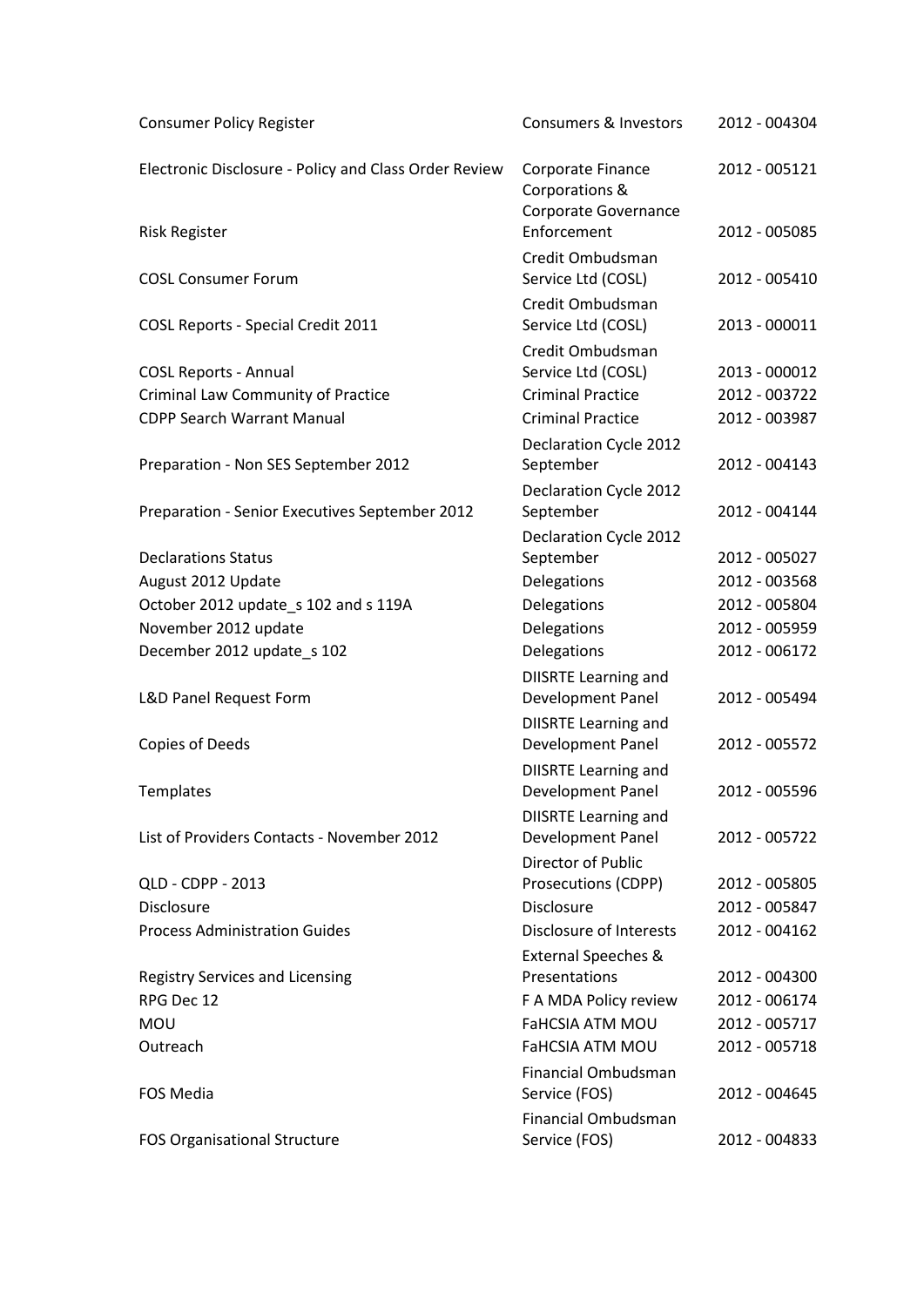|                                                                  | <b>Financial Ombudsman</b>                           |               |
|------------------------------------------------------------------|------------------------------------------------------|---------------|
| FOS Reports - Annual                                             | Service (FOS)                                        | 2012 - 004837 |
| FOS Code Compliance Committee Contacts                           | <b>Financial Ombudsman</b><br>Service (FOS)          | 2012 - 005057 |
| FOS Reports - Special Credit 2011                                | <b>Financial Ombudsman</b><br>Service (FOS)          | 2013 - 000008 |
|                                                                  | <b>Financial Services</b>                            |               |
| Self Managed Super Funds                                         | <b>Regulation (FSR)</b>                              | 2012 - 002950 |
| RG105 Licensing Organisational Competence -<br>update            | <b>Financial Services</b><br><b>Regulation (FSR)</b> | 2012 - 003269 |
| Securities Dealers - Modified Obligations - 2012-<br>2013        | <b>Financial Services</b><br><b>Regulation (FSR)</b> | 2012 - 004153 |
| RG 229 Superannuation Forecasts - update 2013                    | <b>Financial Services</b><br><b>Regulation (FSR)</b> | 2013 - 000043 |
| 2011-12                                                          | <b>FMA Certificate of</b><br>Compliance              | 2012 - 004303 |
| Fraud Survey 2011 -12                                            | Fraud                                                | 2012 - 004387 |
|                                                                  | Freedom of Information<br>(FOI) Act Applications     | 2012 - 003022 |
| NSW - ###### ###### No 53 (Corro from ###### to<br>######}       | Freedom of Information<br>(FOI) Act Applications     | 2012 - 003023 |
|                                                                  | Freedom of Information<br>(FOI) Act Applications     | 2012 - 003120 |
| VIC - ###### ####### - Internal Review                           | Freedom of Information<br>(FOI) Act Applications     | 2012 - 003960 |
| VIC - ###### #######- Internal Review                            | Freedom of Information<br>(FOI) Act Applications     | 2012 - 003961 |
| VIC - ###### ###### - Internal Review 20120726                   | Freedom of Information<br>(FOI) Act Applications     | 2012 - 003962 |
| QLD - ###### ###### - Internal Review of 3 April<br>2012 Request | Freedom of Information<br>(FOI) Act Applications     | 2012 - 004407 |
|                                                                  | Freedom of Information<br>(FOI) Act Applications     | 2012 - 004633 |
| NSW - Consumer Action Law Centre (41178/12)                      | Freedom of Information<br>(FOI) Act Applications     | 2012 - 004671 |
|                                                                  | Freedom of Information<br>(FOI) Act Applications     | 2012 - 004810 |
|                                                                  | Freedom of Information<br>(FOI) Act Applications     | 2012 - 004864 |
| WA - ###### ######Group - ENF2012/23622                          | Freedom of Information<br>(FOI) Act Applications     | 2012 - 005098 |
|                                                                  | Freedom of Information<br>(FOI) Act Applications     | 2012 - 005179 |
| $VIC - # # # # # # # # # # # # + -$                              | Freedom of Information<br>(FOI) Act Applications     | 2012 - 005326 |
|                                                                  |                                                      |               |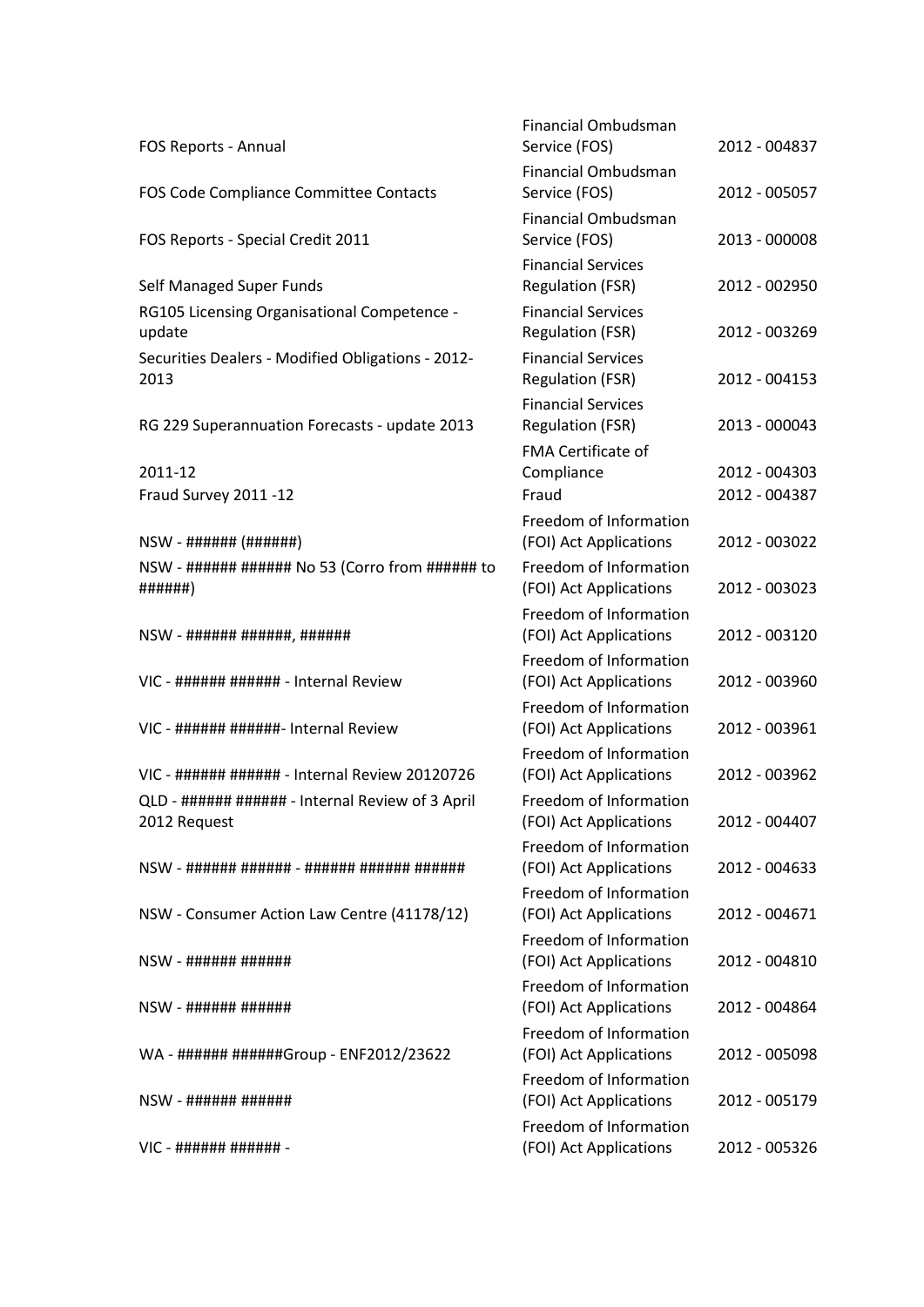|                                                                            | Freedom of Information                           |               |
|----------------------------------------------------------------------------|--------------------------------------------------|---------------|
| VIC - ###### ###### -                                                      | (FOI) Act Applications                           | 2012 - 005607 |
| NSW - ###### ###### WA LTD - ######                                        | Freedom of Information<br>(FOI) Act Applications | 2012 - 005796 |
|                                                                            | Freedom of Information                           |               |
| NSW - ###### ######                                                        | (FOI) Act Applications                           | 2012 - 005978 |
|                                                                            | Freedom of Information                           |               |
|                                                                            | (FOI) Act Applications                           | 2012 - 006022 |
|                                                                            | Freedom of Information                           |               |
| VIC - ######20121203                                                       | (FOI) Act Applications                           | 2012 - 006035 |
|                                                                            | Freedom of Information                           |               |
| ###### - ###### Pty Ltd                                                    | (FOI) Act Applications                           | 2012 - 006151 |
|                                                                            | Freedom of Information                           |               |
| VIC - ###### - 20121217 - Procedure Manuals                                | (FOI) Act Applications                           | 2013 - 000076 |
|                                                                            | Freedom of Information                           |               |
| NSW - ###### ######                                                        | (FOI) Act Applications                           | 2013 - 000077 |
| Structured products review 2012                                            | FS1-CARI                                         | 2012 - 004390 |
| <b>Fact Sheets</b>                                                         | Indigenous Outreach                              | 2012 - 005240 |
|                                                                            | Indigenous Outreach                              |               |
| 2012 - 2013 IOP                                                            | Program                                          | 2012 - 005444 |
|                                                                            | Indigenous Outreach<br>Program                   | 2012 - 006148 |
| APY Consumer Protection Project                                            |                                                  |               |
| <b>IMS External Liaison Meetings</b>                                       | Industry & Market<br>Participants                | 2012 - 003119 |
| Australian Finance Conference                                              | <b>Industry Associations</b>                     | 2012 - 004577 |
|                                                                            | <b>Information Resource</b>                      |               |
| Records and Information Management and Digital<br><b>Transition Policy</b> | Centre                                           | 2012 - 003978 |
|                                                                            | <b>Information Resource</b>                      |               |
| IRC - Legislation Standards and Guidelines                                 | Centre                                           | 2012 - 005465 |
| <b>Regulatory Powers Bill 2012</b>                                         | Law Reform                                       | 2012 - 003192 |
| Managed Investments Legislative Review                                     | Law Reform                                       | 2012 - 005118 |
| Legal Service Directions - Issues and Advice - 2012-                       |                                                  |               |
| 2013                                                                       | <b>Legal Services Directions</b>                 | 2012 - 004732 |
| Legal Services Directions - Reporting - 2012-2013                          | <b>Legal Services Directions</b>                 | 2012 - 004733 |
| Publishing Info                                                            | <b>LPP Project</b>                               | 2012 - 003223 |
| Procurement of AGS                                                         | <b>LPP Project</b>                               | 2012 - 003224 |
| <b>Training Materials</b>                                                  | <b>LPP Project</b>                               | 2012 - 005450 |
| <b>AGS Corro</b>                                                           | <b>LPP Project</b>                               | 2012 - 005451 |
| AGS Legal Advice(s)                                                        | LPP Project                                      | 2012 - 005452 |
| Commission & Deterrence Committee Meeting                                  | LPP Project                                      | 2012 - 005453 |
| <b>External Consultation</b>                                               | LPP Project                                      | 2012 - 005454 |
| Miscellaneous (Research, Early Drafts of Documents                         |                                                  |               |
| etc)                                                                       | LPP Project                                      | 2012 - 005455 |
| LPP Guide & Disclosure Agreement                                           | <b>LPP Project</b>                               | 2012 - 005459 |
|                                                                            | <b>M&amp;BR Policies</b>                         |               |
| <b>Expedited Communication</b>                                             | Procedures & Guidelines                          | 2012 - 005537 |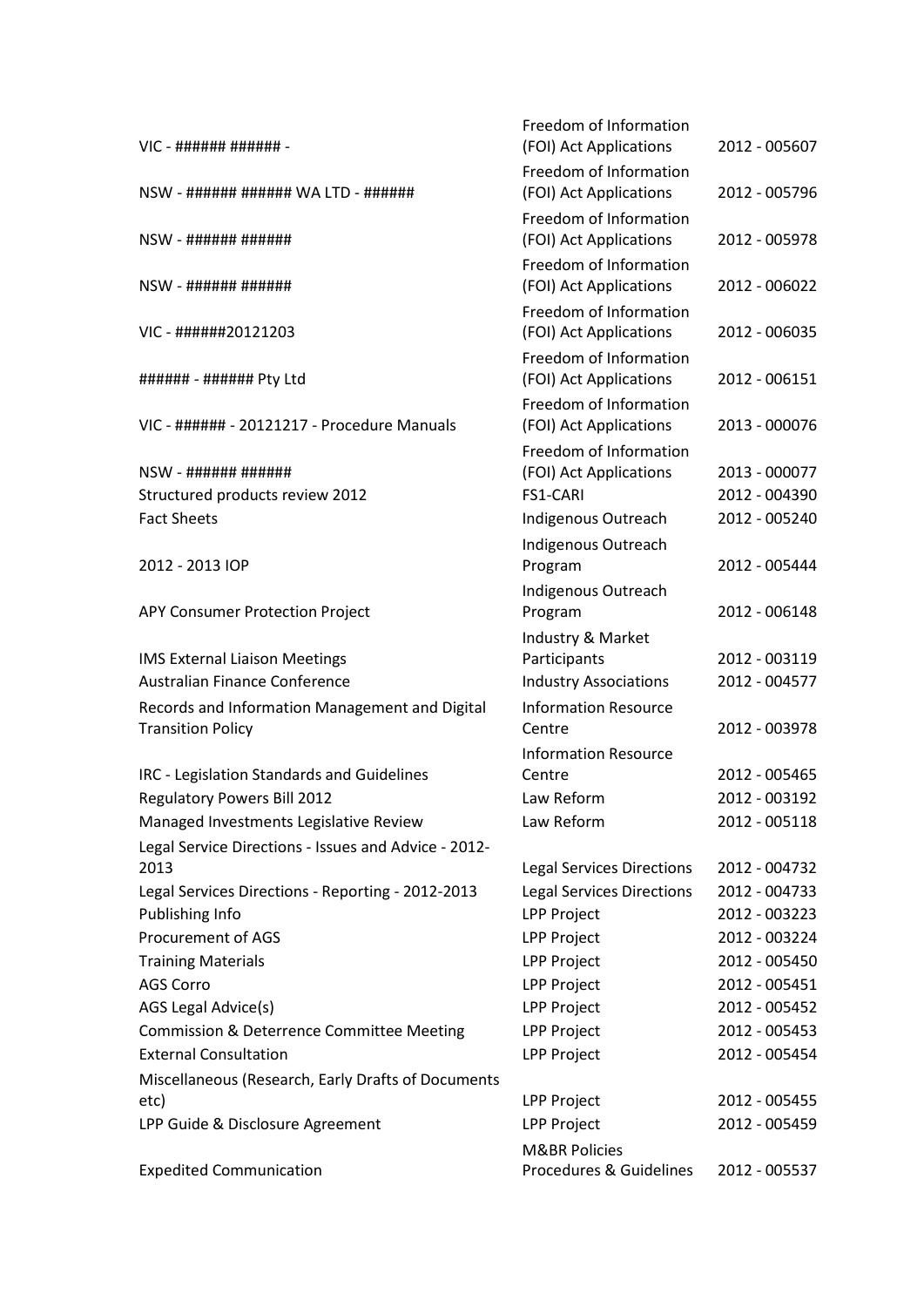|                                                  | Other - Policy             |               |
|--------------------------------------------------|----------------------------|---------------|
| Complex products working group                   | Development                | 2012 - 003567 |
|                                                  | Other - Policy             |               |
| Strategy and Policy - Standing Commission papers | Development                | 2012 - 004544 |
| Personal Information Digest 2012                 | <b>Privacy Act Matters</b> | 2012 - 004152 |
| M&BR external online survey                      | <b>Privacy Act Matters</b> | 2012 - 004165 |
| <b>TBG</b> priorities                            | <b>Project Management</b>  | 2012 - 003681 |
| Insolvency Reform Programme 2012 - 2013          | <b>Project Management</b>  | 2012 - 004327 |
| Insolvency Notices Website 2012                  | <b>Project Management</b>  | 2012 - 004393 |
| Business Names - Reporting - ASIC BN Board       | <b>Project Management</b>  | 2012 - 004486 |
| Projects@ASIC Reform Project 2012                | <b>Project Management</b>  | 2012 - 004672 |
| <b>Investigation Management Framework</b>        | <b>Project Management</b>  | 2012 - 005260 |
| RG 000 ASX 24 Market - Client Recording and      |                            |               |
| <b>Documentary Obligations</b>                   | <b>Regulatory Guides</b>   | 2012 - 003715 |
| RG 000 ASX Market - Client Documentation and     |                            |               |
| <b>Record Keeping</b>                            | <b>Regulatory Guides</b>   | 2012 - 004340 |
| RG 240 Hedge Funds: Improving Disclosure         | <b>Regulatory Guides</b>   | 2012 - 004381 |
| RG 235 Registering Your Business Name            | <b>Regulatory Guides</b>   | 2012 - 004565 |
| RG 241 Electronic Trading                        | <b>Regulatory Guides</b>   | 2012 - 004824 |
| RG 242 ASIC's Power to Wind Up Companies         | <b>Regulatory Guides</b>   | 2012 - 005001 |
| RG 243 Self-managed Superannuation Fund Auditor  |                            |               |
| Registration                                     | <b>Regulatory Guides</b>   | 2012 - 005142 |
| RG 244 Giving Information, General Advice and    |                            |               |
| <b>Scaled Advice</b>                             | <b>Regulatory Guides</b>   | 2012 - 005540 |
| <b>Questions on Notice</b>                       | Reporting                  | 2012 - 003087 |
| Property Law Reports - 2013                      | Reporting                  | 2012 - 003254 |
| <b>IFIAR Survey 2012</b>                         | Reporting                  | 2012 - 003284 |
| Solicitors' representation letters 2012          | Reporting                  | 2012 - 003287 |
| SQL Report parameters 2012-2013                  | Reporting                  | 2012 - 003534 |
| FOI Monthly Publication Reports                  | Reporting                  | 2012 - 003758 |
| <b>Enforcement Homepage Reports</b>              | Reporting                  | 2012 - 005177 |
|                                                  | Reports - Market           |               |
| ######                                           | Assessment                 | 2012 - 004482 |
| Money Market Funds                               | Reports - Other            | 2012 - 003201 |
| Early Termination Fees - see Mortgage Exit Fees  | Reports - Other            | 2012 - 003366 |
| Credit Assistance Providers' Monitoring and      |                            |               |
| <b>Supervision of Credit Representatives</b>     | Reports - Other            | 2012 - 003494 |
| Insolvency Statistics (Schedule B) 2012          | Reports - Other            | 2012 - 003993 |
| Adequacy of Risk Management Arrangements of      |                            |               |
| <b>Responsible Entities</b>                      | Reports - Other            | 2012 - 004015 |
| Health Check Report: Capital Protected or        |                            |               |
| <b>Guaranteed Structured Products</b>            | Reports - Other            | 2012 - 004049 |
| Response to Submissions - CP 172 Review of EDR   |                            |               |
| Jurisdiction                                     | Reports - Other            | 2012 - 004276 |
| Response to Submissions - CP 171 Research report |                            |               |
| providers (including research houses)            | Reports - Other            | 2012 - 004375 |